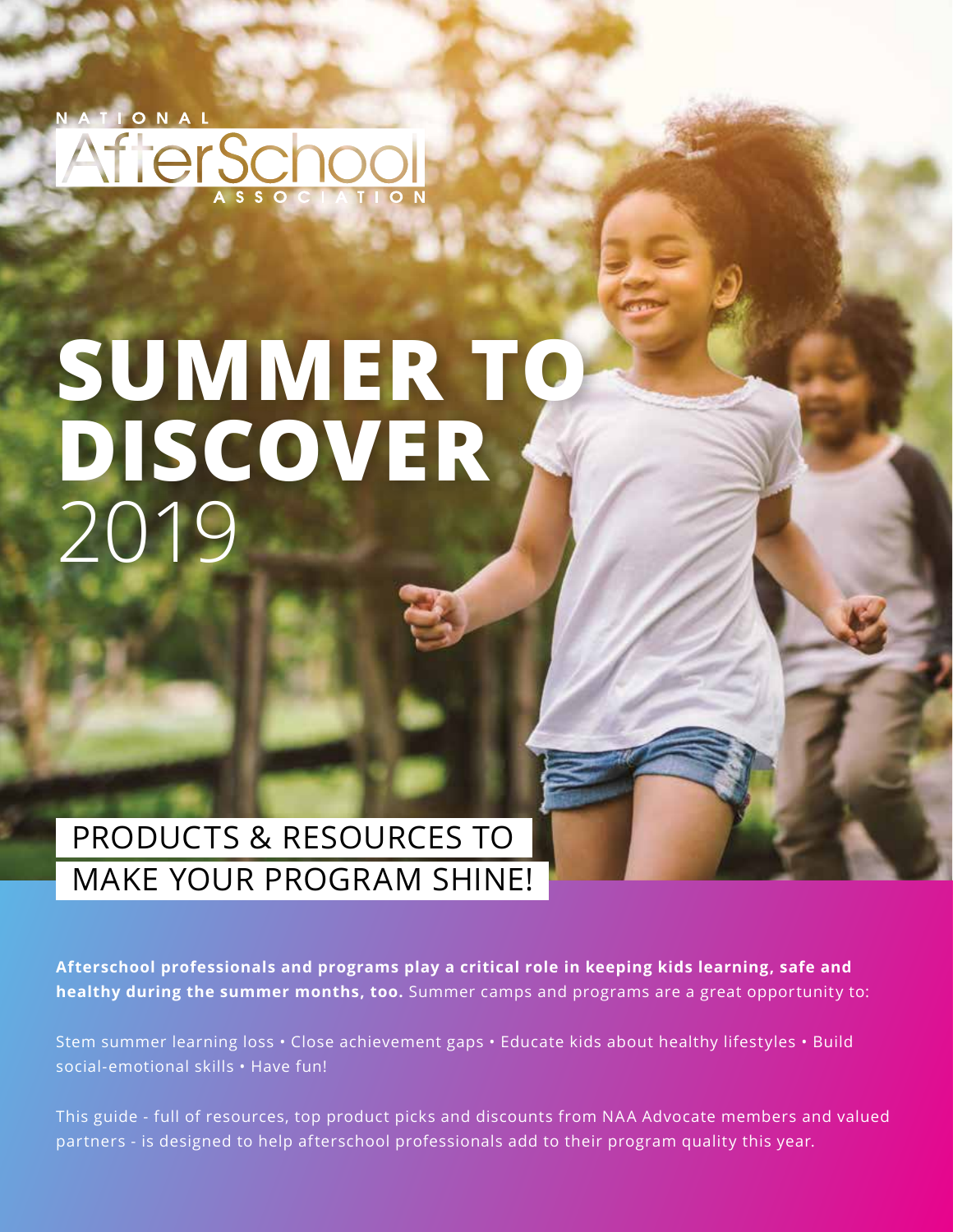

# **IN THIS GUIDE:**

**02 03**

CURRICULUM ACTIVE PLAY/HANDS ON LEARNING

**07 10**

## TECH PROFESSIONAL DEVELOPMENT

**12**

ADDITIONAL RESOURCES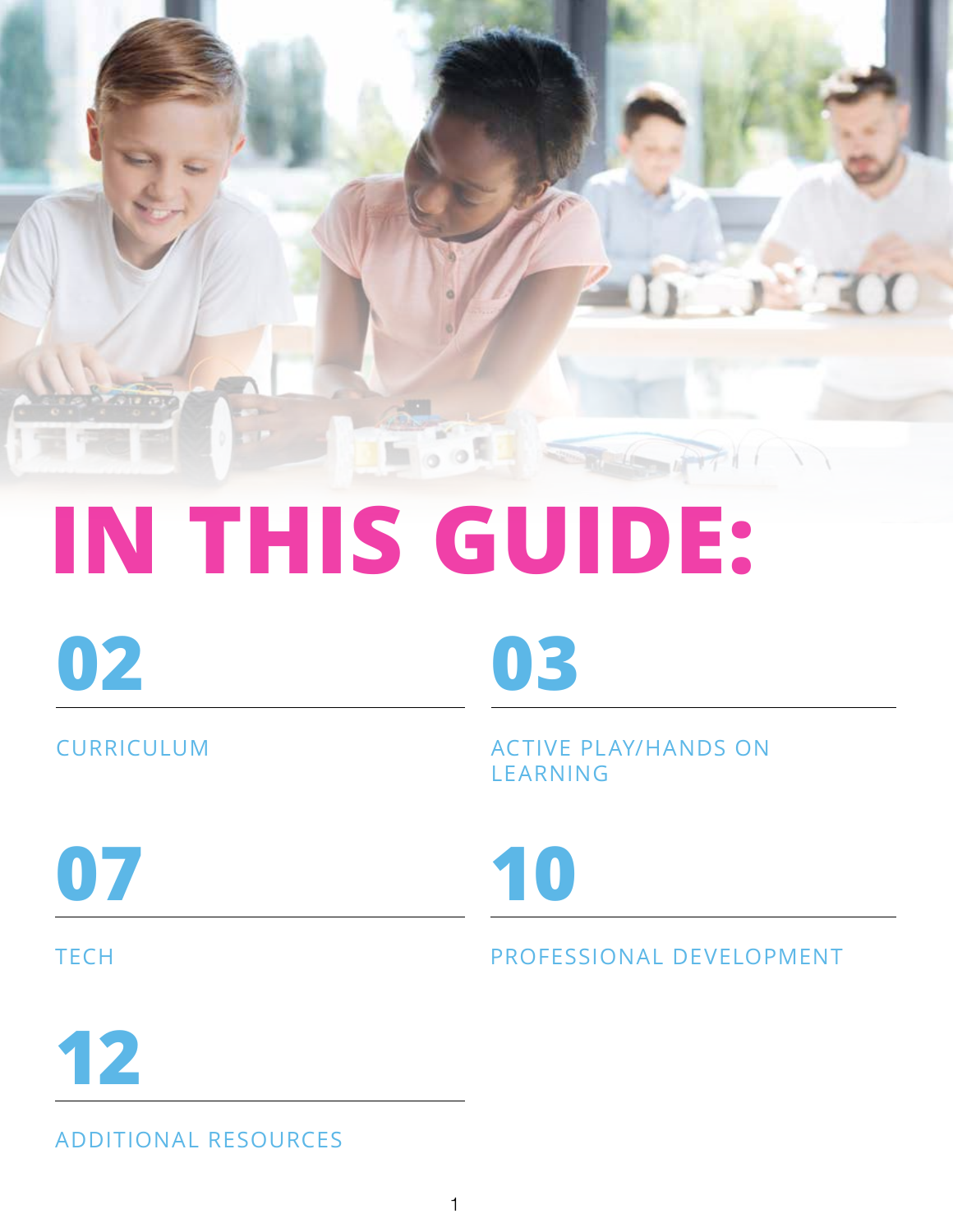#### **KINDHEARTED KIDS MAKE A DIFFERENCE!**

**Two by Two Character Development**

The Kindhearted Kids Make a Difference Program are individual core value units that contain everything needed to teach and practice the following: Fairness, Kindness, Respect, Responsibility, Empathy, Cooperation, Perseverance, and Citizenship. Each core value is laid out in a five-week session, in which children interact with an animal mascot, while learning to identify, recognize and practice character traits. Engaging activities supporting social-emotional growth and companion literature are sure to grow character throughout your summer camps or all year in your after-school program. EMPATHY is Everything is our featured unit of the month!

**For More Information:** http://www.twobytwoeducation.org/products-services/ kk-make-a-difference/



**Special Offer:** FREE Student Empathy Kit when you call and order your EMPATHY is Everything unit! Just mention this promotion!

#### **POSITIVE ACTION PROGRAM**

**Positive Action, Inc.**

The Positive Action® Program is a leading social-emotional learning program with flexible and easy-to-use tools that make it ideal for summer and out-of-school time programs. Evidence-based with outcomes in SEL, character, behavior and academics, Positive Action emphasizes effective self-management, social skills, physical and mental health, as well as skills for setting and achieving goals. As a proud partner with Boys and Girls Clubs of America, Positive Action is effective in a multitude of settings. Positive Action leads the industry in accolades for outcomes by authoritative agencies such as U.S. Department of Education, What Works Clearinghouse, Evidence for ESSA, CASEL and OIIDP.

**For more information:** Visit www.positiveaction.net, call 800-345-2974 or email info@positiveaction.net



**Special Offer:** NAA members receive 10% off all Pre-K–12 curriculum toolkits. Promo code: NAA19. Offer valid until December 31, 2019.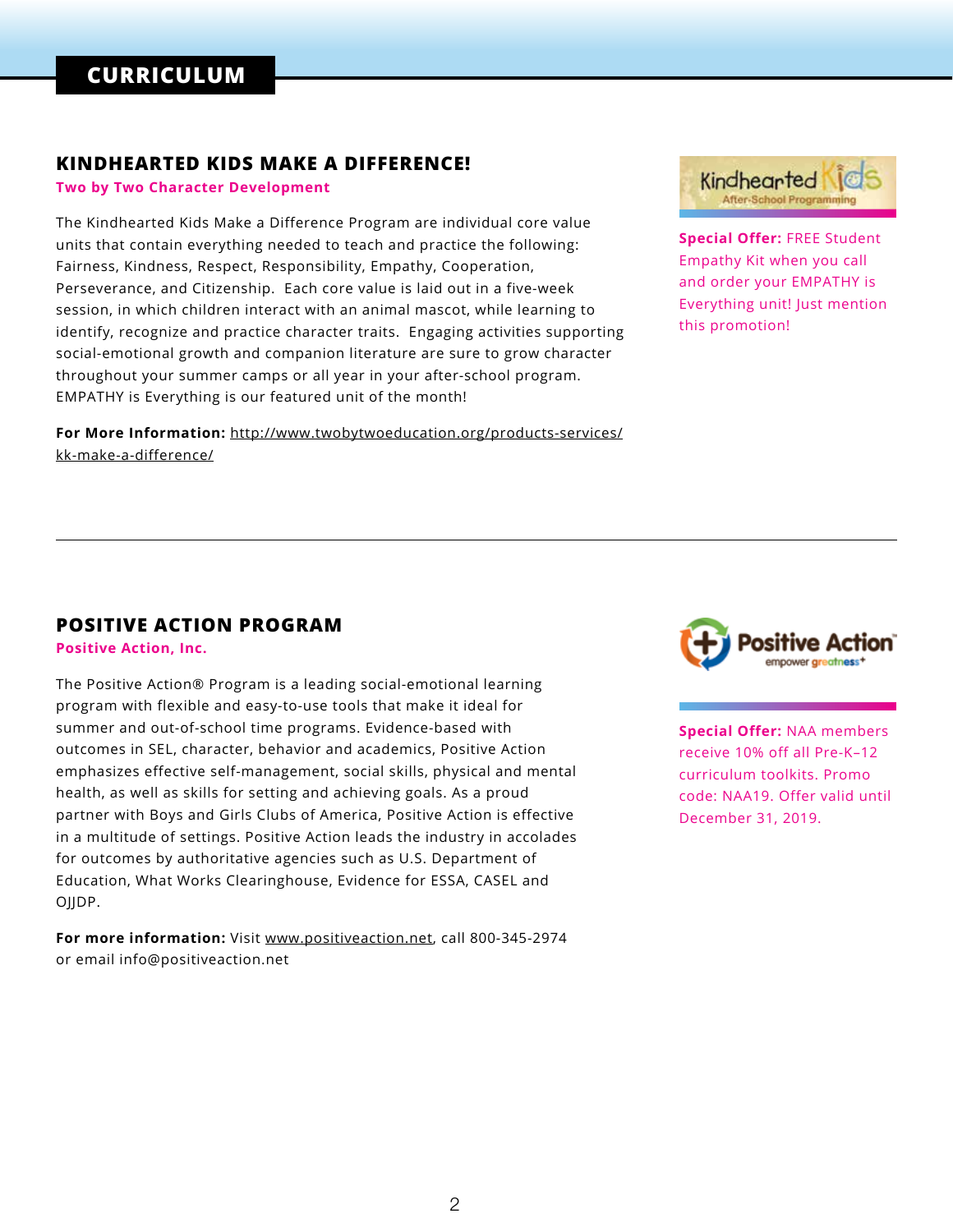#### **CHARITY FOR CHANGE SUMMER GIVER PROGRAM Charity for Change**

The Charity for Change Summer Giver Program is a scientifically-proven SEL online curriculum integrating character education, service learning, math and language arts. The comprehensive components include animated math games, word puzzles, role-play puppet shows, project-based volunteer activities, scheduled visits from charity representatives, and family engagement activities. Your students will earn real money for charities they research and select by completing the cooperative learning curriculum activities. The Program mascots, Giver and U2Can, motivate your students, celebrating each success with personalized greetings and celebrations. Your students, parents and principals will love this easy-to-implement, fun, interactive, standards-based curriculum. Professional development, shipping, weekly prizes and certificates included.

**For more information:** eMail KarenConley@CharityforChange.org, visit https://charityforchange.org/Summer/



## **ACTIVE PLAY/HANDS ON LEARNING**

#### **FIRST MOVE**

#### **America's Foundation for Chess**

It's more than Kings, Queens and Knights...it's quadrants, coordinates and critical thinking! Kids love First Move because it's fun, teachers love that it's easy and powerful learning, and parents love seeing their kids excited about learning. The Chess Lady teaches online lessons, staff facilitate hands-on activities (no chess knowledge required). Recommended for ages 7-10 to help develop a strong foundation of critical and creative thinking skills. A First Move kit includes online and hands-on lessons, teacher's manual, demonstration board, and chess sets (\$225). Summer will come and go, but the skills students learn can last a lifetime!

**For more information:** Text or call 425-629-4000 or visit us at www.firstmovechess.org



**Special Offer:** 10% discount for signing up before April 12th, 2019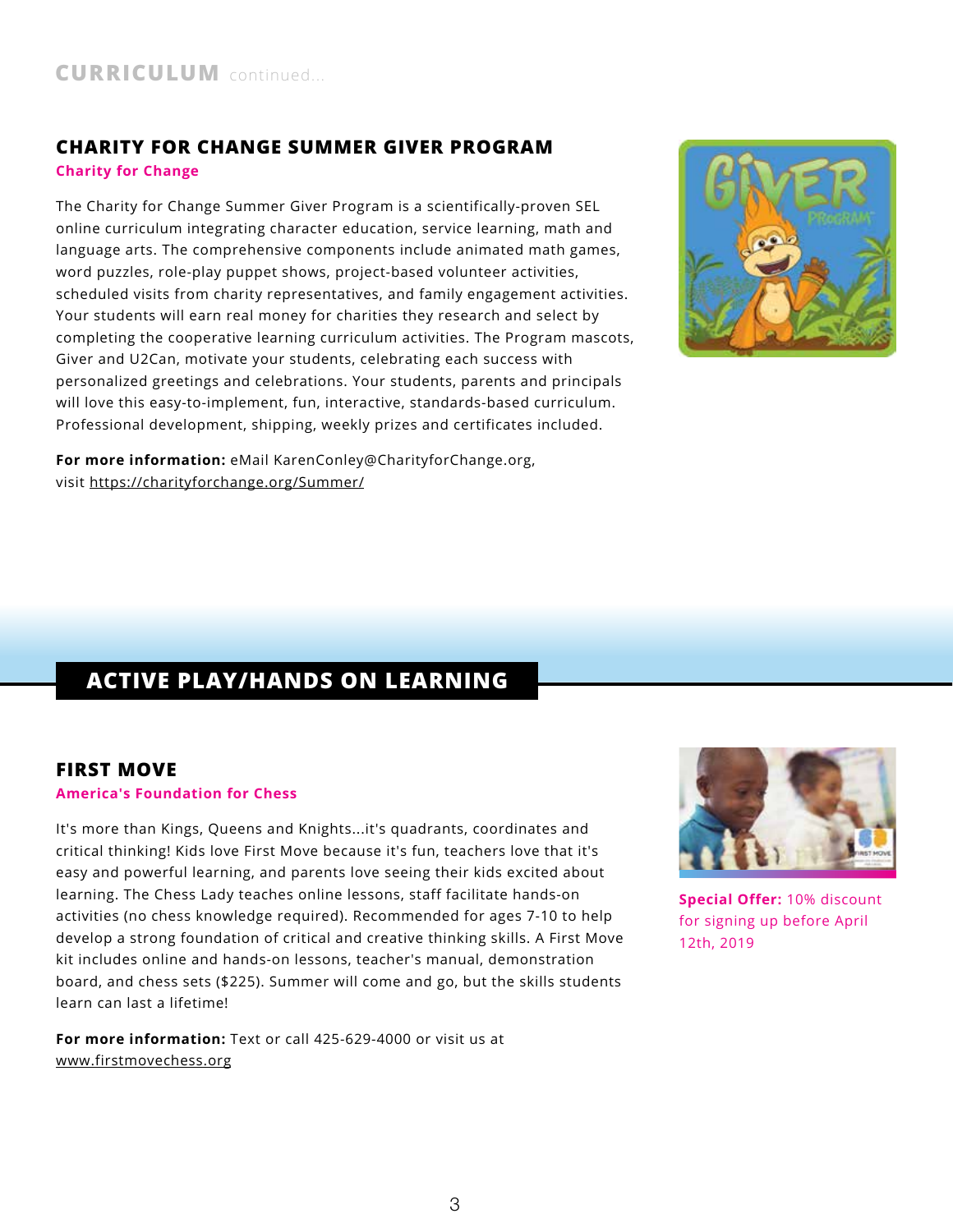## **STEM SPORTS MULTI-SPORT CURRICULUM KIT**

**STEM Sports, LLC**

The STEM Multi-Sport program incorporates essential sports basics such as shooting (basketball), throwing (football), kicking (soccer), and general gameplay into its curriculum to help students understand the science behind the sports they love. Participants receive access to a sports-themed kit that includes a teacher's manual, sporting equipment (29 different balls!), and other necessary items for the program to be implemented in turnkey fashion. The curriculum is aligned with NGSS and Common Core State Standards so it's classroom approved and will be enjoyed by campers too!

**For more information:** Visit www.STEMSports.com/NAA or call 602-845-0316



#### **K-12 STEM SUMMER CAMP KITS STEMfinity**

STEMfinity's K-12 Summer Camp Kits are turn-key solutions that include handson STEM materials, instructor's guide, and scheduled lessons. STEM enrichment camp kits are ideal for K-12 summer camps, afterschool programs, and makerspace settings.

#### **Activities/subjects include:**

- 3D printing
- Rocketry
- Video animation
- Computer Aided Design (CAD)
- Forensic science / crime scene investigation
- Designing electronic-textiles and wearables
- Building & programming robots and drones
- Video game design and virtual reality
- STEM physical education including BMX, basketball, soccer, volleyball and football
- and much more!

#### **For more information:** https://www.stemfinity.com/STEM-Summer-Camps

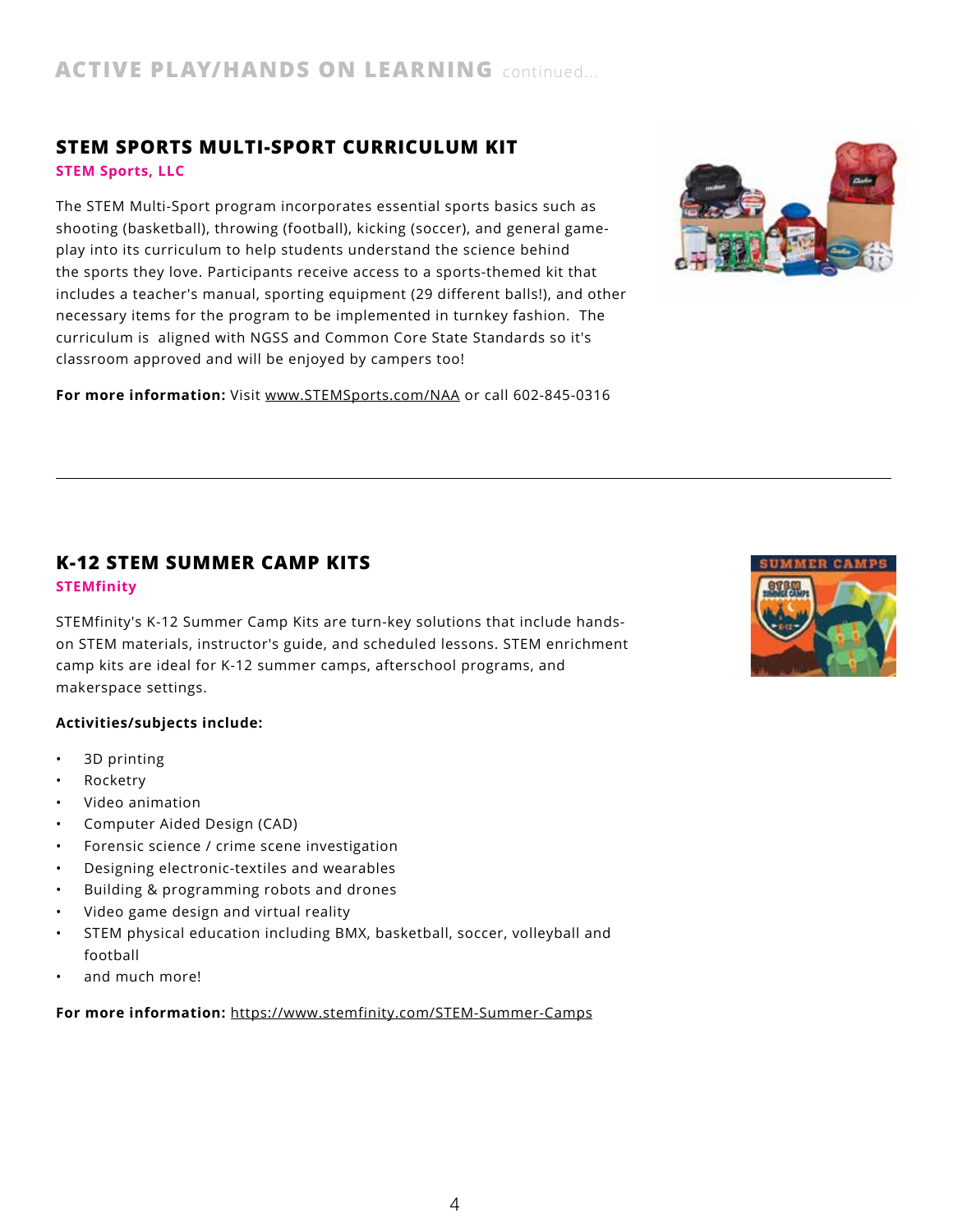#### **THE WALKING CLASSROOM**

The Walking Classroom is a nonprofit, award-winning program that gets students out of their seats and walking while listening to kid-friendly educational podcasts that come pre-loaded on audio devices. Podcast topics include language arts, social studies, and science, and each podcast incorporates a health message and character value into the narrative. Available Discussion Guides provide facilitators with lesson plans and discussion questions for each podcast. After their walk, students return to the classroom in better moods, more focused, and more likely to engage in post-walk discussions. The Walking Classroom engages students during after-school programs and helps stem summer learning loss.

**For more information:** Contact us at (919) 240-7877 or visit www.TheWalkingClassroom.org



**Special Offer:** NAA members save 20% through August 31, 2019! Use code: NAASG20

#### **BUG SAFARI**

#### **Science Action Club**

Science Action Club makes it easy and fun to lead hands-on STEM in out-of-school time—no experience necessary! Through games, projects, and exciting investigations, SAC inspires youth to explore nature, contribute to authentic research, and design strategies to protect the planet. In Bug Safari, youth explore small creatures with big environmental impacts. On local field expeditions, youth search for bugs, collect specimens, and post photographs to iNaturalist—a citizen science project and online social network for nature research. Working with scientists and other students, youth identify arthropod species and document habitat conditions that influence our planet's health. Available in English and Spanish.

**For more information:** https://www.calacademy.org/science-action-club-sac



**Special Offer:** Our sliding scale fee structure ensures equity and access for all program providers.

## **DARICE S.T.E.A.M.**

**Darice**

Make STEAM education simple by shopping with us for your classroom needs. Find a comprehensive assortment of educational learning tools and supplies in our Darice S.T.E.A.M. catalog. Encourage hands-on exploration and STEAM learning concepts with our free project ideas and inspiration. View Catalog: https://www.flipsnack.com/darice/steam-catalog-ftnax2w0p.html

**For more information:** Shop EDU and STEAM Supplies at Wholesale Prices: https://www.darice.com/industries/education



**Special Offer:** NAA members can save 15% off their order with promo code: EDU19 through 12/31/2019.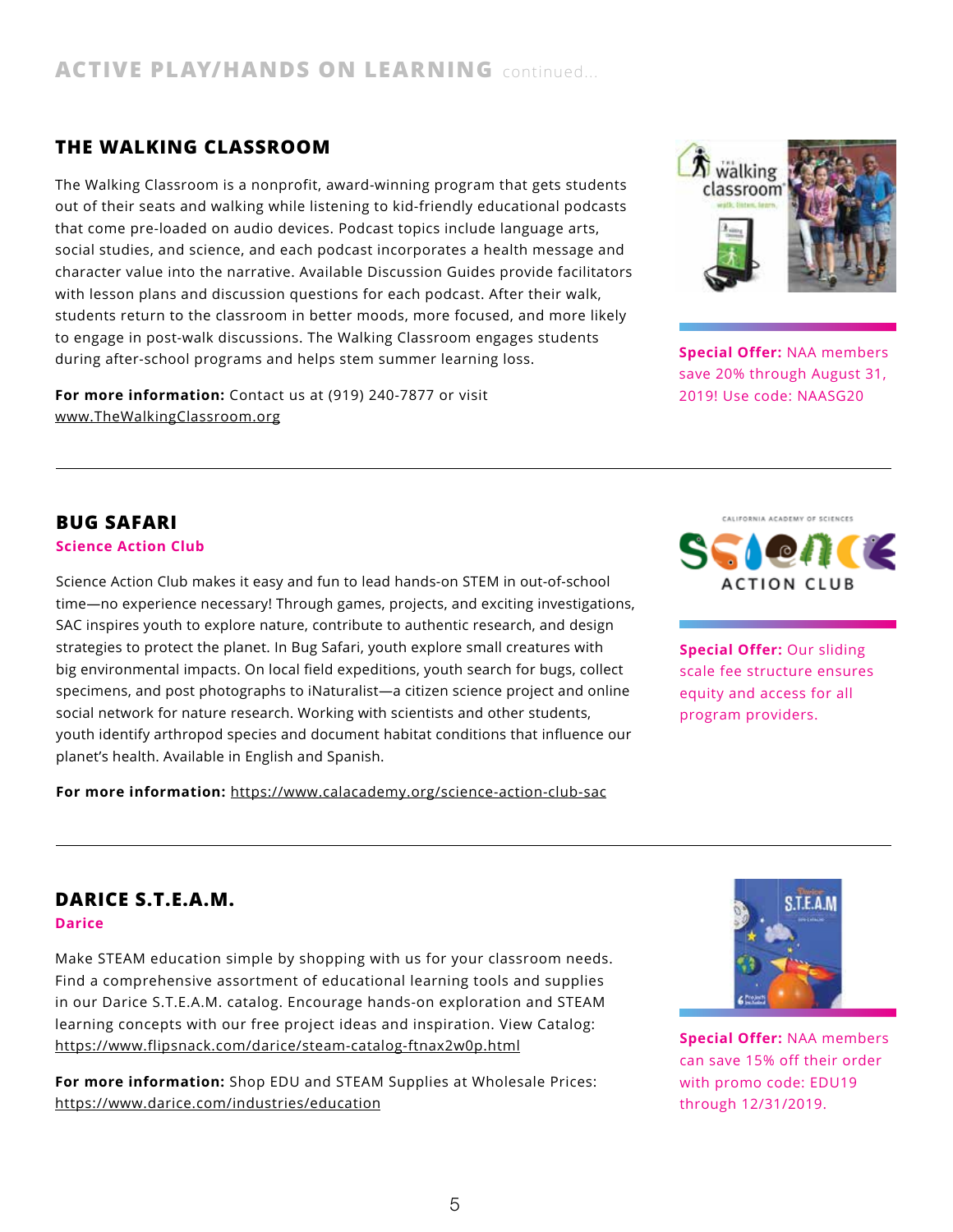## **YOU CAN DO THE RUBIK'S CUBE LENDING PROGRAM**

**You CAN Do the Rubik's Cube**

Keep students' brains active solving puzzles this summer! Students of all ages can explore critical thinking and problem solving while strengthening important skills such as focus, perseverance, and following directions while learning to solve the Rubik's Cube. NAA Summer Special- Borrow a set of up to 36 Rubik's Cubes, Solution Guides, and curriculum at no charge. Request for a start date between May 15-June 15, with the promo code NAASummer19, and you'll have an extended 8 weeks to use the set and a prepaid return shipping label. Choose from 2x2, 3x3, 4x4, or a Mixed set of Rubik's Cubes.

**For more information:** Visit https://www.youcandothecube.com/lending-library



**Special Offer:** No charge to borrow, extended 8 week loan period, and a prepaid return shipping label will be included on sets up to 36 Cubes with the code NAASummer19

#### **SPORTIME 28 X 18 IN MEGASCOOT-II SCOOTERS**

**School Specialty, SSI Out-of-School**

The Sportime MegaScoot-II has a large 28 x 18 in surface, and features comfortable and accessible handgrips that are placed 4-1/2 in from the scooter's edge. Maximum weight capacity is 250 lbs, and MegaScoots securely stack without a spindle. Set includes 6 MegaScoots with one in each color: Red, Yellow, Blue, Green, Purple and Orange.

**For more information:** Visit https://store.schoolspecialty.com/OA\_HTML/ ibeCCtpItmDspRte.jsp?minisite=10206&item=90179



**Special Offer:** 10% Discount for NAA Members with promo code 081NAA19

#### **THE TEXTURE GAME ARTS PROGRAM**

**The Texture Game**

This program is for all ages and abilities. It exercises and improves one's focus, concentration and perseverance in a fun unique way with proven results.

**For more information:** Call 630-452-9375 **Special Offer:** Quantity



Educators Discount available.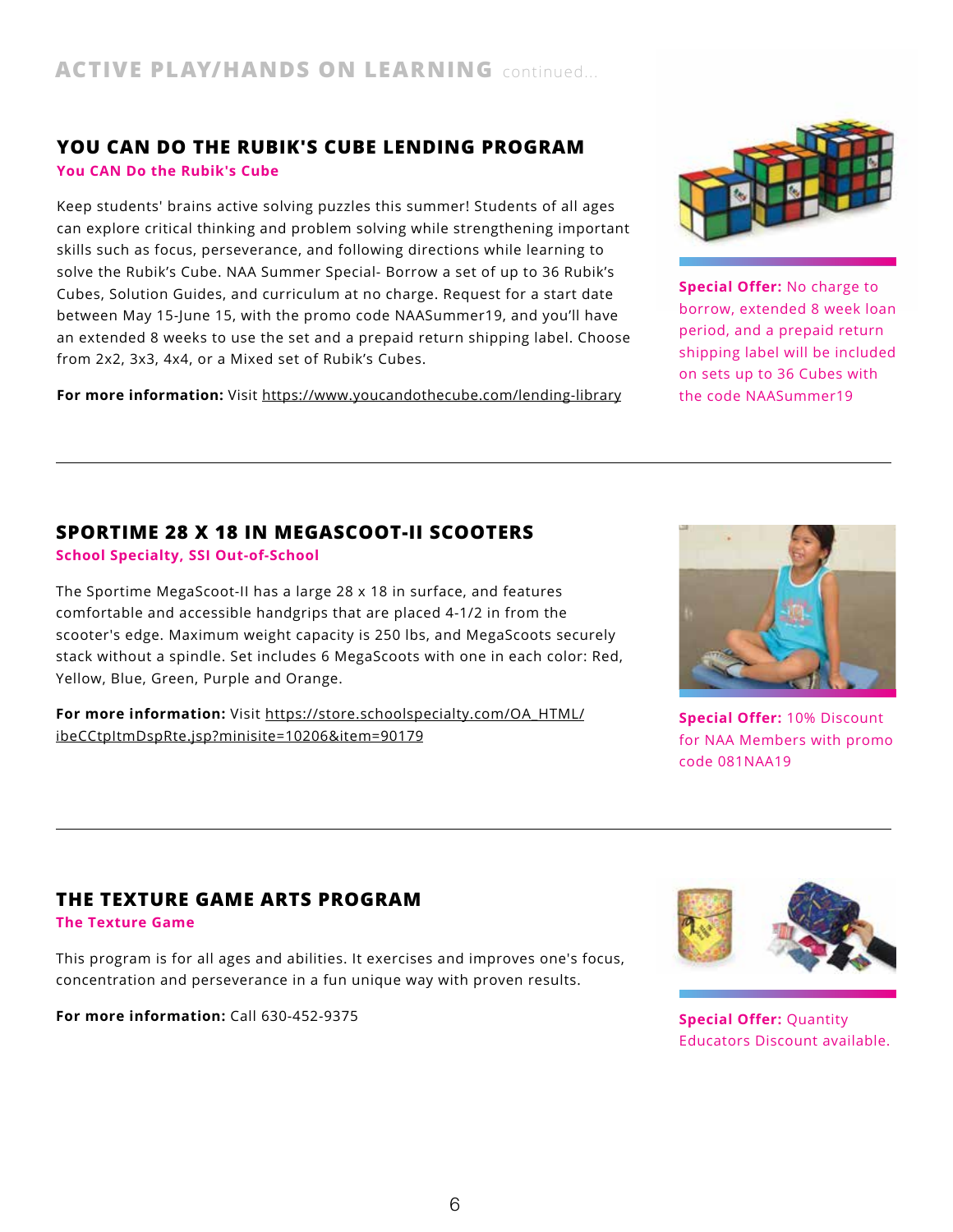## **TECH**

#### **MAD-LEARN**

MAD-learn is a relevant and engaging Mobile App Development program that allows every student from Kindergarten to 12th grade to create an app from beginning to end. Using the Design Thinking Process, MAD-learn prepares today's students for tomorrow's careers. The program empowers 21st century technology literacy by teaching students vital and transferable skills that will enable them to gain experience with problem identification and solution.

**For more information:** Visit www.mad-learn.com

#### **ELEYO**

Eleyo is registration and program management software designed to make your life easier. We provide a cloud-based software solution to manage your entire summer program, from online registration and payments, to a self-service family portal, to attendance-tracking and dynamic reporting. If you are looking for ways to improve your program's registration and invoice process or seeking to better manage attendance, we encourage you to contact us to learn how we can make your life easier.

For more information: To request a demo, visit www.eleyo.com/summerprograms-2019 or call 844-463-5396.

#### **MYSCHOOLBUCKS**

MySchoolBucks offers a comprehensive solution for your upcoming summer programs and camps. Manage program registrations, accept and direct program payments, and offer your families the convenience to register and pay online, on a mobile device or in-person!

**For more information:** Visit http://info.heartlandschoolsolutions.com/ hellosummer-naa

## **THE +|- CODE SCHOOL PROGRAM**

#### **Source Code Technology (SCT) Foundation**

The +|- Code is a program to help students develop their Emotional Intelligence. Emotions are at the core of relationships, reflections and even life choices to reach success and happiness. The program is designed for all young learners from 7+, teenagers and university students, including those with high potential (HP), learning difficulties or autistic spectrum disorder (ASD). It is a new way to help students develop their discernment, decision-making abilities and leadership skills. It is also a fun interactive and instructional game to enjoy with friends, educators and parents!

**For more information**: www.plusminuscode.com







**Special Offer:** 10% with the code: NAA2019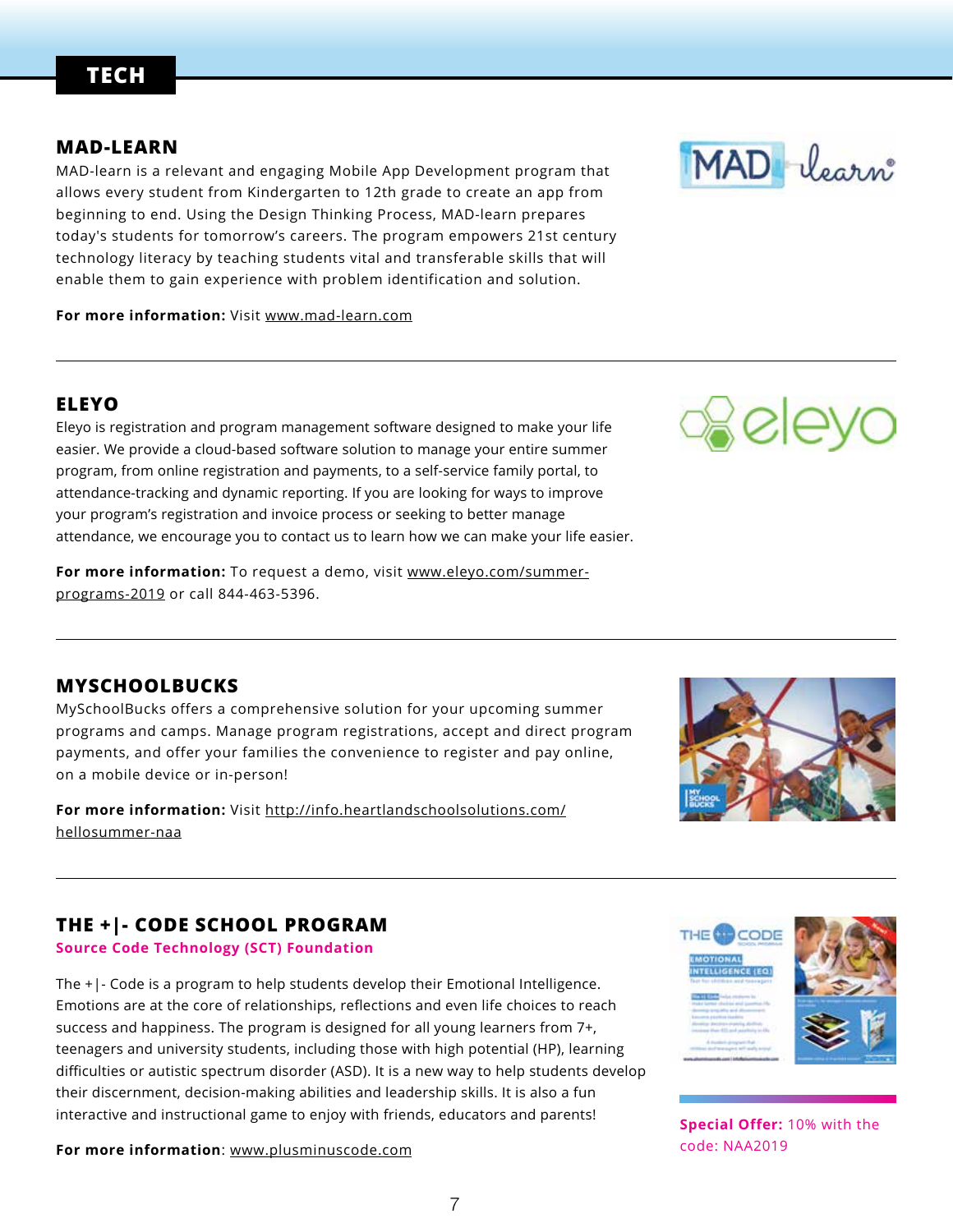## **6CRICKETS CAMP REGISTRATION TOOLS**

#### **6crickets.com**

Use 6crickets online registration, roster management and customer communication tools to run your Summer camps efficiently. Think of us as your personal assistant for business operations. We can save you time so you can focus on designing the best camps and spending more time with the kids! With online registration tools, you can customize methods of payment from installment plans to drop-in days to upfront payment. Our customizable registration forms make it easy to collect unique data. Attendance tracking, reporting and live rosters ensure student safety and accountability. FREE for all small to medium operations.

**For more information:** Visit https://www.6crickets.com/registration or support@6crickets.com



**Special Offer:** FREE for small to medium operations

#### **THE CONNECTORY**

#### **National Girls Collaborative**

The Connectory is a free, comprehensive portal for STEM offerings. Along with being the go-to place for families to discover local STEM opportunities, The Connectory helps program providers grow and collaborate.

- Promote your K-12 camps, workshops, competitions, and other time-bound STEM events to an engaged audience of families.
- Connect to other program providers, share ideas, and network with a growing STEM Community.
- Link your Connectory and VolunteerMatch accounts to recruit volunteers and grow your nonprofit STEM organization.

**For more information:** To join The Connectory and start using our free resources, visit https://theconnectory.org/provider-portal.



**Special Offer:** The Connectory is free to all.

#### **MINNESOTA EXECUTIVE FUNCTION SCALE**

#### **Reflection Sciences**

The Minnesota Executive Function Scale (MEFS App) early learning and school readiness assessment tool is based on state-of-the-art research and provides accurate and actionable information for all learners. Because the MEFS App only takes 5 minutes to complete, it is easy to test multiple times throughout the year to help track student progress over time and inform your teaching practices.

**For more information:** Visit www.reflectionsciences.com or email info@ reflectionsciences.com.

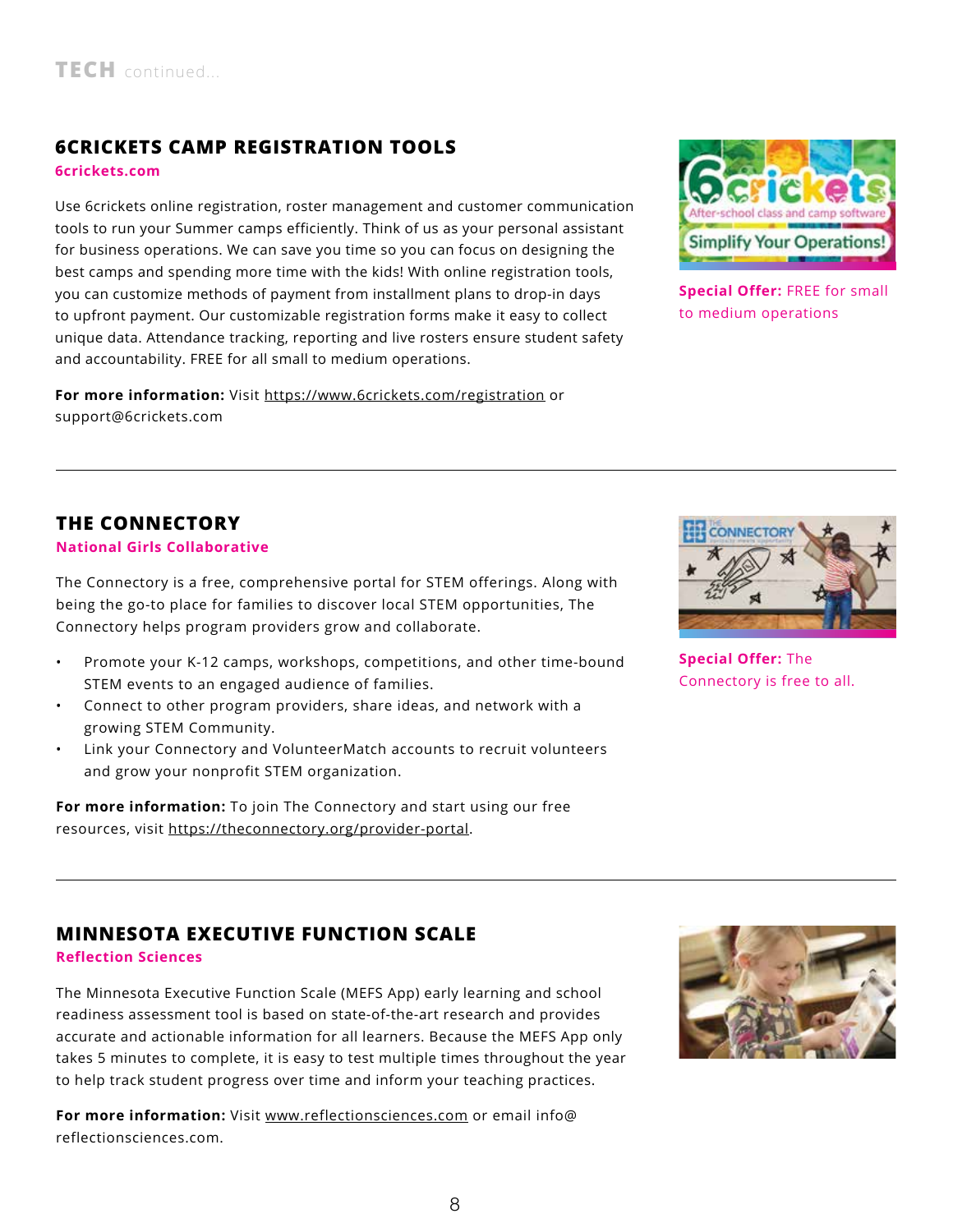#### **EZCARE ONLINE SOFTWARE**

**SofterWare**

EZCare online software manages all of your camp operations easily and efficiently so you have more time to spend on growing your business. Backed by 35+ years of knowledge developing technology for the camp community, EZCare makes online registration and staffing, a breeze. EZCare's parent portal, and EZSmiles mobile app, make it easy for parents to pay on time and stay connected. With fully integrated payment processing, parents have the option to pay by smartphone, tablet, or desktop. And with the EZSmiles photo sharing feature, you can share the happiest moments of the day with parents in real time.

**For more information:** For a free product demonstration go to www.ezcaresoftware.com, or to speak with an EZCare expert call 800.220.4111.



**Special Offer:** Purchase EZCare software by April 30, 2019 and get 3 months of EZSmiles Parent Engagement App FREE\*

*\*Offer valid with qualifying purchases of EZCare. Three months of free EZSmiles requires a 12 month agreement. Offer ends April 30, 2019.*

#### **EVERFI FREE DIGITAL CONTENT IN CRITICAL LIFE SKILLS EVERFI**

Are your students equipped with the critical life skills they need to thrive beyond the classroom? From financial literacy, to digital citizenship, summer learning loss, character development, social-emotional learning, and more, EVERFI's digital content will keep your students engaged while they learn the skills they need for future success. The content is quick & easy to implement via a web browser and students can work through at their own pace. Perfect for an after-school or summer school environment.

**For more information:** Contact Jennifer Dyck-Sprout at jennifer@everfi.com or visit www.everfi.com.



#### **AFTERSCHOOL21 MANAGEMENT SOFTWARE**

**Cayen Systems/TransACT Communications**

Cayen Systems and TransACT Communications have 20 years of history helping educators and service providers manage reporting and compliance. Our after-school program management software is renowned for being the most customizable program software available, with live customer support to help you every step of the way. Contact us to learn why State Departments of Education and after-school programs across the country use AS21 for data management and parent pay.

**For more information:** Visit www.21cclc.com or call 425-977-2114

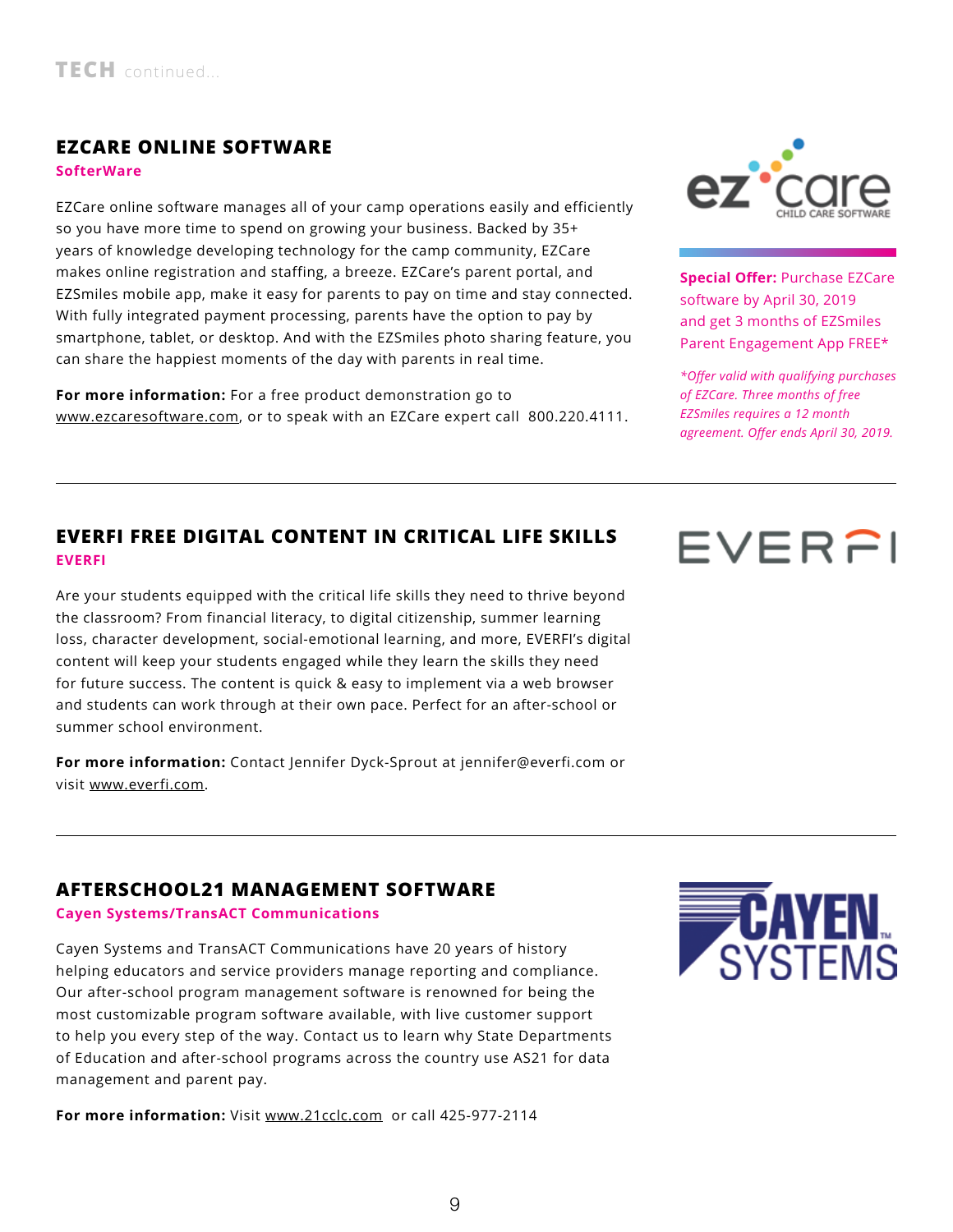## **PROFESSIONAL DEVELOPMENT**

#### **CHILDCARE EDUCATION INSTITUTE (CCEI)**

The Industry Leader for Online Professional Development with over 30 hours of content for staff in afterschool environments.

#### **Individual Annual Online Training Subscription Benefits:**

- Research-based content
- Self-paced coursework
- 24/7/365 access to training
- IACET CEUs at no extra charge
- Print certificates upon completion
- Over 150 online courses offered in English & Spanish

99% of students say they would recommend CCEI to others.

**For more information:** Visit www.cceionline.edu or call 800.499.9907.



**Special Offer:** Special BOGO Offer! Buy a new center-based training subscription and get the equal amount in FREE school supplies! Visit cceionline. edu/dss for more information! Expires 3/31/19.

#### **ACRES-VIRTUAL COACHING FOR AFTERSCHOOL EDUCATORS**

#### **Maine Mathematics and Science Alliance**

The heart of the ACRES model involves afterschool educators coming together virtually. Small groups of educators connect, record their practice, then share videos with peers and an experienced coach during virtual coaching sessions. The model recognizes that educators learn best by reflecting on practice.

**For more information:** Visit https://mmsa.org/projects/acres/ **Special Offer:** This \$250



virtual professional development opportunity is currently being offered for free. Stipends also available.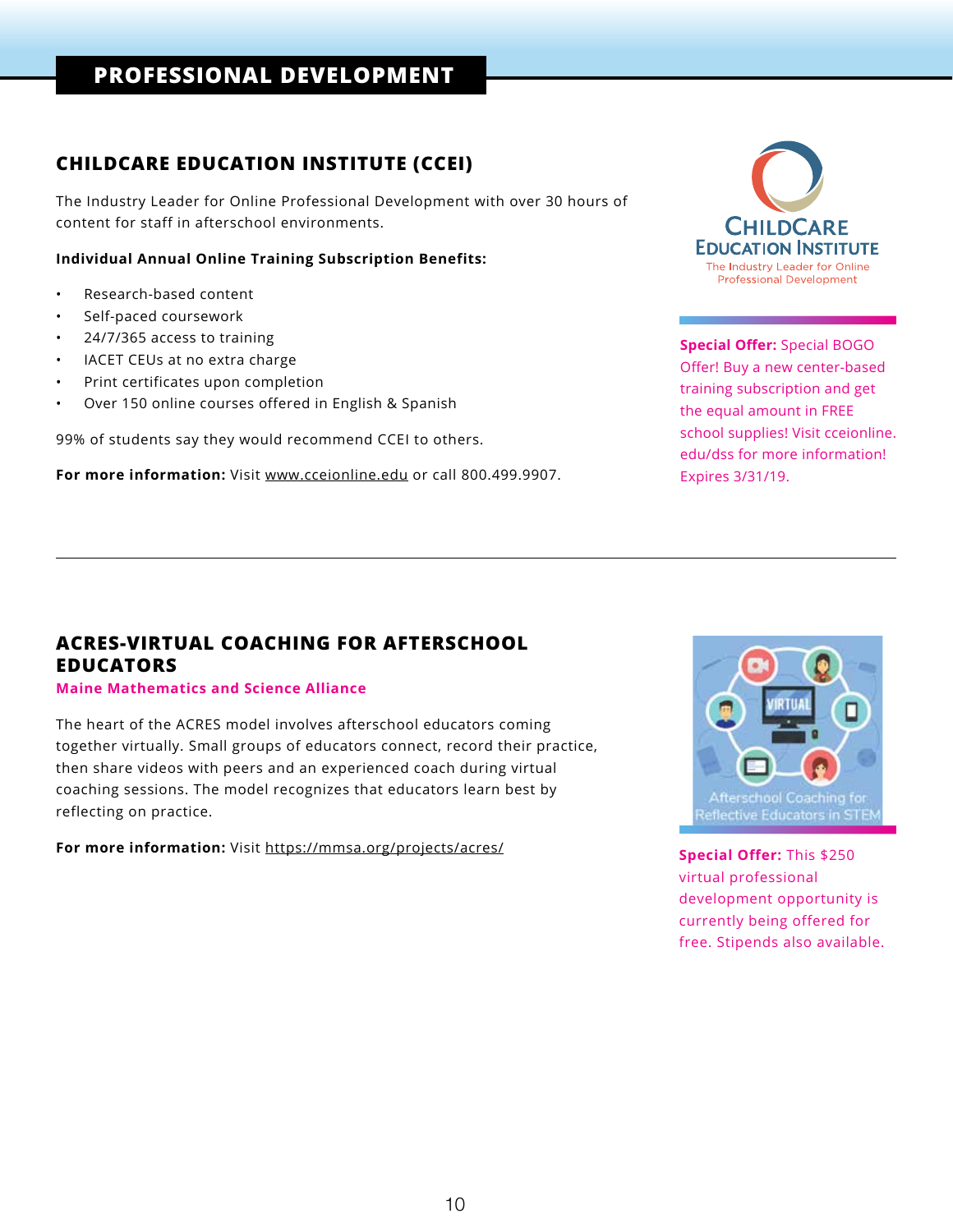#### **READY, SET, SUMMER STAFF TRAINING ON DEMAND WEBINAR SERIES**

#### **Kids Included Together**

Do you want your staff to have the skills to manage behavior challenges this summer? Are you committed to giving every camper a great experience? If so, the new Kids Included Together (KIT) on demand webinar series is for you! Our new, turn-key training program includes one leadership webinar with customizable action plan (Prep for Success: Superior Camp Environments) and 3 all-staff webinars with facilitator guides (Camp Inclusion 101, Teaching Youth to Respect Differences, How to Respond to Challenging Behavior) from the leaders in inclusive training and behavior support. All available anytime, anywhere and on any device! You'll get best-in-class content on behavior support, communication and disability inclusion that can be customized for your unique camp environment.

**For more information:** Visit www.kit.org/inclusivesummercamp



**Special Offer:** 15% Early Bird Discount if purchased by March 31st

#### **CLICK2SCIENCE SUMMER PD TOOLKIT**

**Click2SciencePD**

The Click2SciencePD team has assembled the Summer PD Toolkit for organizations to use with their summer program staff and volunteers. The toolkit includes resources that target the professional development needs of summer-time STEM programming. It includes resources can that can be shared with staff (e.g. blogs and webinars), staff development guides for training summer staff to become more effective and confident STEM facilitators, and self-directed web lessons (cost \$5.00) that include continuing education credit. Become a registered user with Click2SciencePD to access these resources as well as thousands of other PD resources available on Click2SciencePD.org.

**For more information:** Visit http://click2sciencepd.org/summer-toolkit

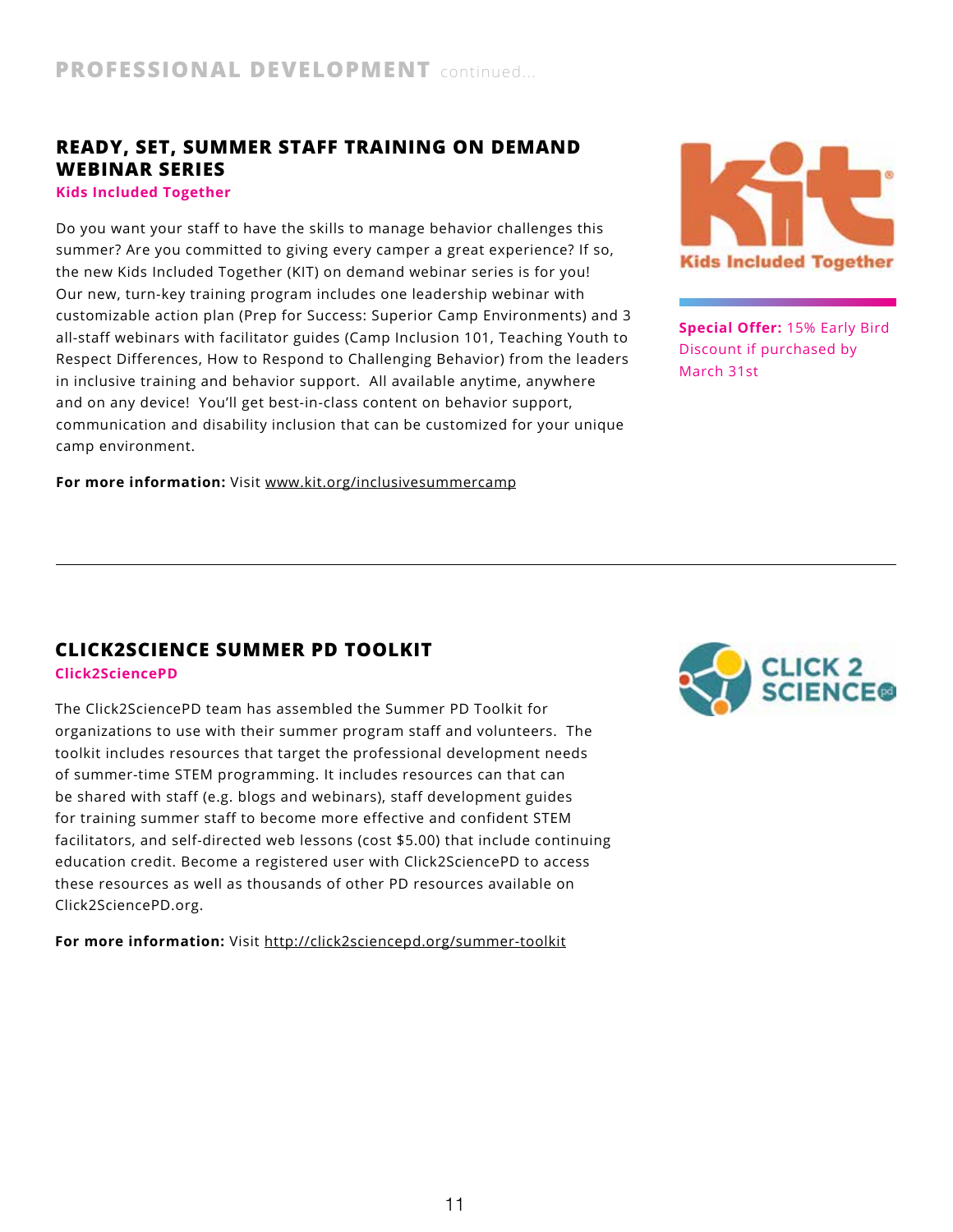#### **SUMMER LEARNING TOOLKIT**

#### **The Wallace Foundation**

During the summer, low-income students lose ground compared to their wealthier peers. But summer can also be a time to help level the playing field through high-quality, summer learning programs that research shows produce measurable benefits in math, reading and social and emotional learning.

With more than 50, evidence-based tools and resources—drawn from the work of five urban school districts and their partners, and aligned with research from RAND—the Summer Learning Toolkit helps educators deliver programs that make a real difference.

**For more information:** Visit https://bit.ly/2UcDIMJ



#### **eBOOK: SITE LEADER'S GUIDE TO SUMMER PROGRAM PLANNING**

#### **The National AfterSchool Association**

All leaders have a specific vision in mind for summer, with the ultimate goal being a high-quality and engaging program. NAA's Site Leader's Guide to Summer Program Planning provides information and tips to get you started with a strategy for designing the summer program. This guide encompasses multiple aspects to consider when planning, from curriculum and educational components to staff and training to program costs.

*\* Available to NAA Executive members only.* 

Log in here to access: https://naaweb.org/my-resources/leadershipresources

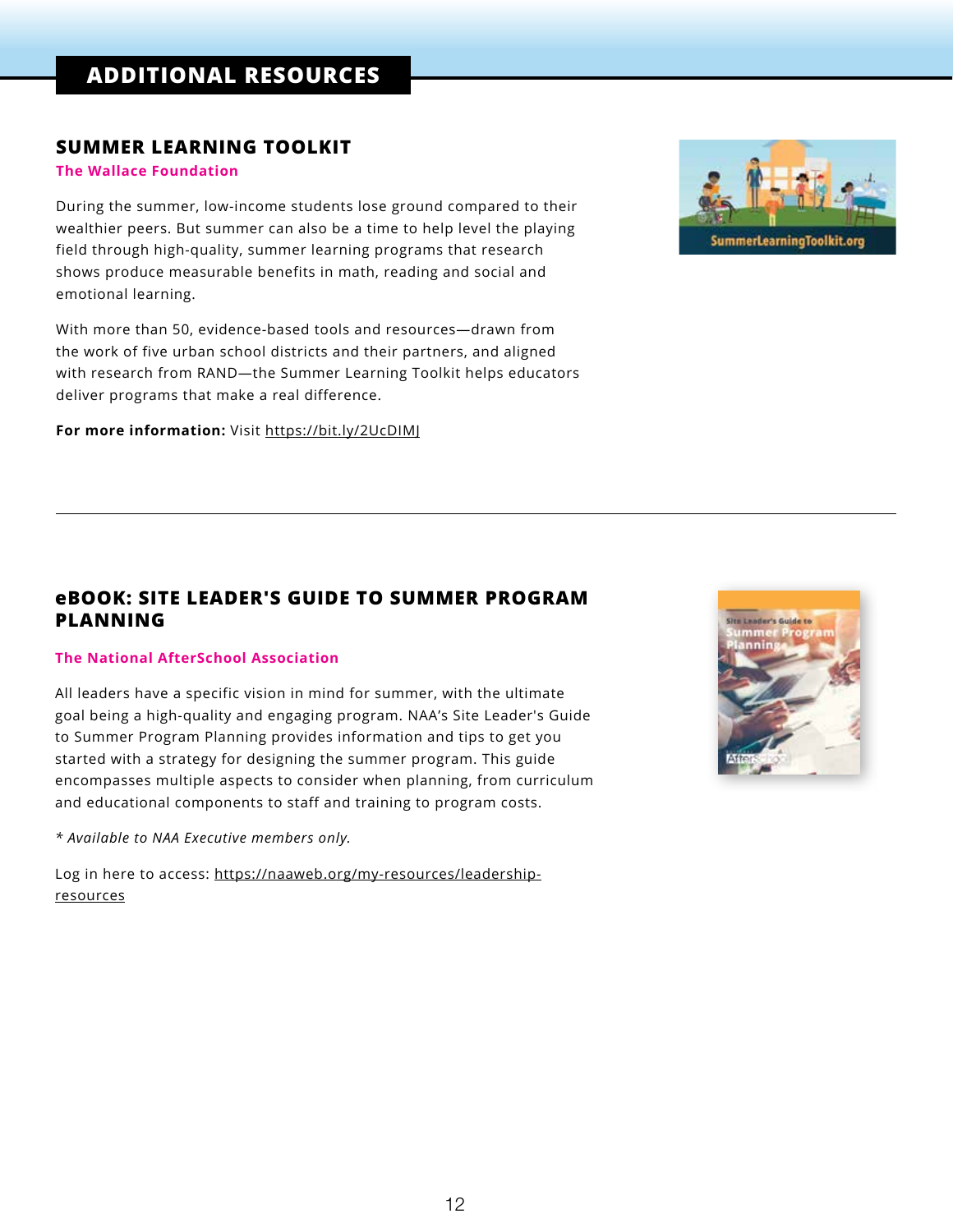#### **eBOOK: THE AFTERSCHOOL GUIDE FOR BEATING THE SUMMER SLIDE**

#### **The National AfterSchool Association**

School is out and summer is upon us! While young people enjoy the longer days and brighter weather, they also experience a loss in learning known as summer slide.

Summer programs offer the space and time to help combat summer slide. The RAND Education research tells us that when young people regularly attend a summer program, they have opportunities to not only prevent learning loss, but make gains in skill development and practice achievement of skills not mastered during the school year. Within the Beating the Summer Slide guide, you will find a variety of ideas across multiple content areas and project-based experiences that enhance young people's learning and skill development during the summer months.

https://indd.adobe.com/view/55d3c2d4-a00f-4275-8c00-041242a55ca4



#### **eBOOK: HOW TO STOP THE SUMMER SLIDE WITH STEM**

#### **The National AfterSchool Association**

During the summer, it's vital that young people not only have the opportunity for free play and exploration, but also to engage with more intentional educational activities. This e-book is full of ideas to stop the summer slide.

https://indd.adobe.com/view/599523ff-1025-4de4-924c-66606b600c2d

#### **AFTERSCHOOL TECH TOOLKIT**

#### **The National AfterSchool Association with support of Google**

This free resource includes a series of modules, webinars and hands-on training that will help you plan and prepare to integrate technology into your program. The toolkit will give you a strong foundation so you can provide students with powerful access to technology outside of classroom hours. Start learning now!

**For more information:** Visit www.afterschooltechtoolkit.com